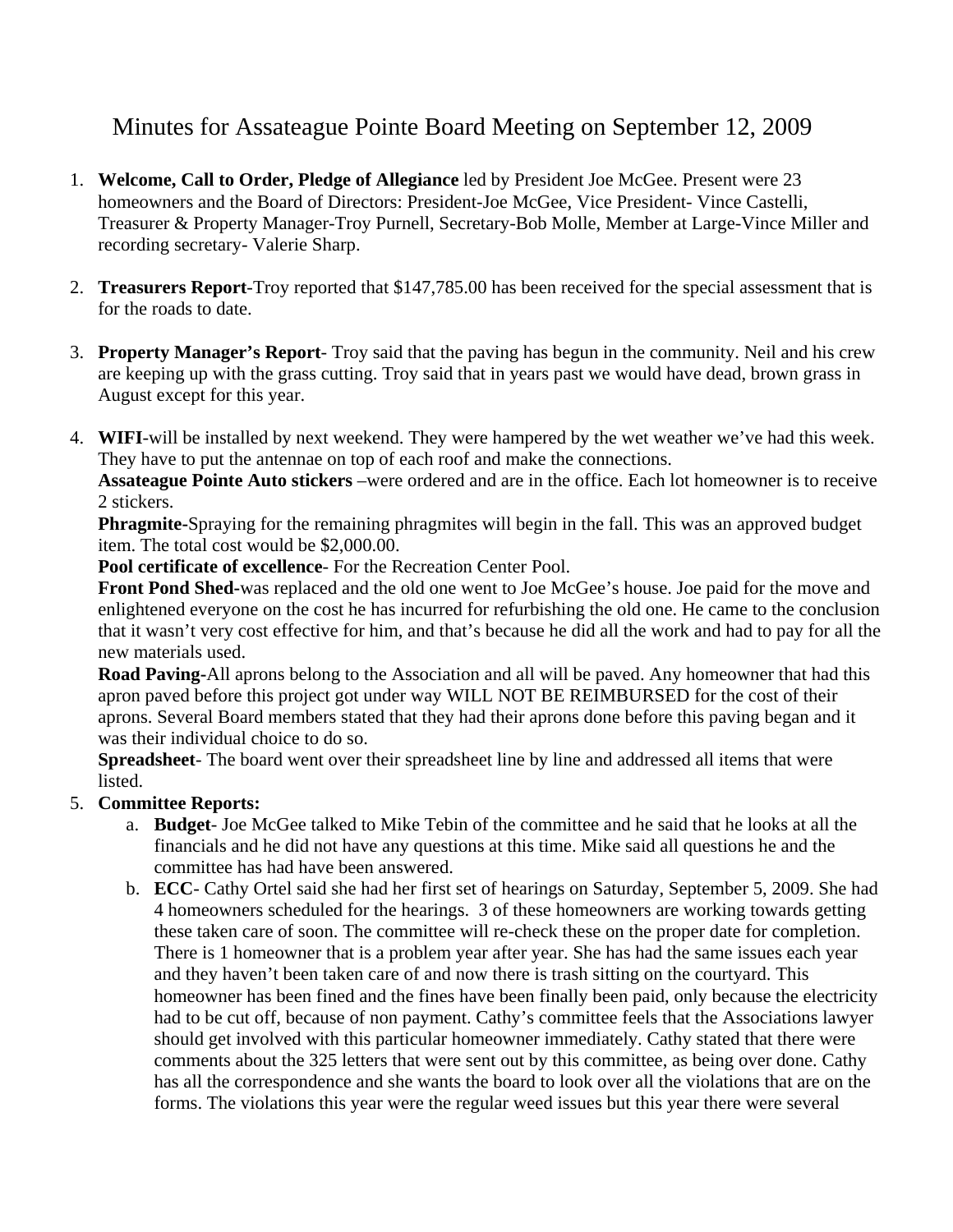home maintenance issues. She explained that most of the homes in here are starting to show there age and have to be spruced up. Joe McGee answered Cathy's concern over sending the 325 letters out. He said that homeowners that got a letter for weeds thought it wasn't worth the time and effort put into sending out inspectors and writing letters to these homeowners. He said that when you have 5 people inspecting, they will all have a different perspective on what the violations are. Joe said it happened when this job used to be done by the Board. The boards stand on this was that instead of writing up for all the small items, just be concerned with major violations. Cathy said that her committee was going directly by the blue deed book and addressing all the violation issues. Joe said that the Board will back the ECC and their decisions because they have been so thorough in their process. Cathy has asked Tony for all the new homeowners so she can send them a letter to explain the basic rules and the blue deed book references. Cathy told the board about the 4 different homeowners and their violations. There was a lot of discussion about what ones will go to Ray Coates and litigation.

## **6. New Business**

**Incident Report about Tables in Rec. Center-** There was an incident in the Rec. Center that involved 2 homeowners' sons. The 2 boys broke a table during horseplay. The gate attendant went to both homes and informed the parent, and both parties could be held responsibility for replacement of the table. **The board discussed this and has asked Valerie to send a letter to the 2 homeowner's parents and how much each homeowner will have to pay for the busted table.** 

**Incident Report- Smitty received 12 stitches in his leg after picking up a trash bag in the Clubhouse that had a broken glass bottle in it. Joe said we have to file a workers Comp. form when there is an accident.** 

**Newsletter Item:** It is the HOMEOWNER'S RESPONSIBILITY to inform all persons staying in your home to know the rules and regulations of Assateague Pointe according to the blue deed book. The homeowner is responsible for the actions of anyone staying in your home.

**Everyone that rents out their home is required to have a lease agreement filed in the front office. Revisions to the proxy voting-** a letter was sent to the board by a homeowner about revising how everyone votes by proxy. Joe and the board discussed this in great detail and the final decision was that the current system would stay in place.

**Gate Replacement-**The board received a bid from Dave, Sentry One Security, for \$5,500.00. We would take the money from the reserve account. **Joe McGee made a motion to approve the purchase of the**  entrance gate to be replaced when needed. 2<sup>nd</sup> by Vince Castelli and All were in favor.

## **7. Open Discussion:**

- **1. Mike Whaley-Lot#90-** We were lucky to be able to stay all summer long and we would like to thank Cathy Ortel and her committee for everything they have done. The community looks fantastic due to the ECC committee and following thru on all issues. Are they going to replace the Rumrunner Sign? And can they replace or take down the Trash and recycling sign and replace with a Trash facility sign? Joe said the Road sign has been ordered and the trash facility sign should be replaced and asked if Vince Miller would look into it.
- **2. Melanie Dixon-Lot#320** was concerned about the speeding in front of the Rec. Center. Melanie's suggestion was to paint diagonal stripes on the road in front of the Rec. Center for cost efficiency. She also asked about the vehicles in the boat storage yard, and are they inspected and insured, and is it checked every year? Anyone that has a vehicle in the boat storage yard has to fill out all the paper work each year and they have to provide all information and have proof of insurance and inspection stickers,